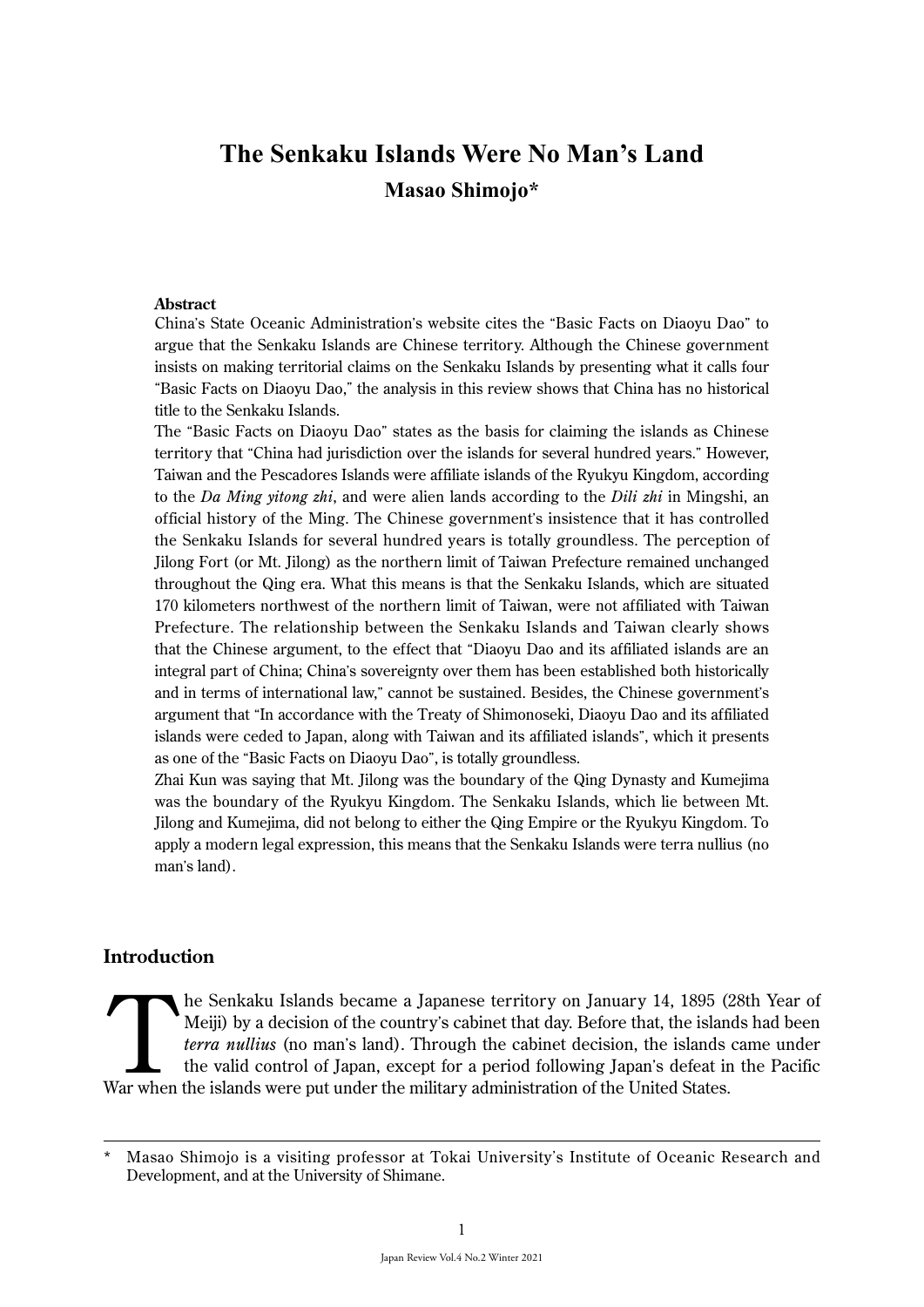The governments of China and Taiwan began to show interest in the Senkaku Islands because the Okinawa Reversion Agreement (officially known as the Agreement between Japan and the United States of America concerning the Ryukyu Islands and the Daito Islands) of June 1971 included the Senkaku Islands in the territories to be reverted to Japan.

After Taiwan issued a Ministry of Foreign Affairs announcement in June 1971 saying that the "Tiaoyutai Islands [Senkaku Islands] belong to Taiwan Province and are an integral part of the Republic of China," the Chinese government (the government of the People's Republic of China) also made an announcement in December of the same year:

[The Diaoyu Islands (Senkaku Islands) and its affiliated islands] are islands attached to Taiwan. Like Taiwan, they have been an inseparable part of the Chinese territory since ancient times. It is a blatant violation of China's territorial sovereignty to include the Diaoyu Islands among territories to be reverted to Japan in the Okinawa Reversion Agreement that the two governments recently concluded.

The Chinese people are determined to recover Diaoyu and other islands appertaining to Taiwan.

This statement is the genesis of the Chinese government's current classification of the Ryukyu Islands as China's "first island chain" and Taiwan and the Senkaku Islands as its "core interests."

In recent years, the China Coast Guard's ships have frequently made provocative intrusions into Japanese territorial waters surrounding the Senkaku Islands. The Chinese intrusions can be traced back to September 7, 2010, when a Japanese Coast Guard cutter was intentionally rammed by a Chinese fishing vessel. On December 30, 2014, China's State Oceanic Administration launched a website entitled "Diaoyu Dao: The Inherent Territory of China" that documents the China Coast Guard's numerous violations of Japanese territorial waters.

## **1. Have the Senkaku Islands historically been Chinese territory?**

The State Oceanic Administration's website cites the following four "Basic Facts on Diaoyu Dao" to argue that the Senkaku Islands are Chinese territory:

- 1. Diaoyu Dao and its affiliated islands are an inseparable part of the Chinese territory; China's sovereignty over them has been established both historically and in terms of international law.
- 2. China had jurisdiction over Diaoyu Dao and its affiliated islands several hundred years before Japan discovered them.
- 3. In accordance with the Treaty of Shimonoseki, Diaoyu Dao and its affiliated islands were ceded to Japan, along with Taiwan and its affiliated islands. However, all of the islands were returned to China after World War II in accordance with provisions of the Cairo Declaration, the Potsdam Declaration, and the Japanese Instrument of Surrender.
- 4. China's determination to protect the fruits of its victory in an anti-Fascist war will not be shaken. China has the confidence and capability to thwart Japan's acts in defiance of historical fact and international law, and to maintain peace and order in the region.

Of these four points, the third item contains an obvious factual error. While China claims that "In accordance with the Treaty of Shimonoseki, Diaoyu Dao and its affiliated islands were ceded to Japan," it is a historical fact that the Senkaku Islands became a Japanese territory through a cabinet decision on January 14, 1895. The Japanese act came prior to the signing of the Treaty of Shimonoseki, which took place on April 17 of the same year. In other words, the Treaty of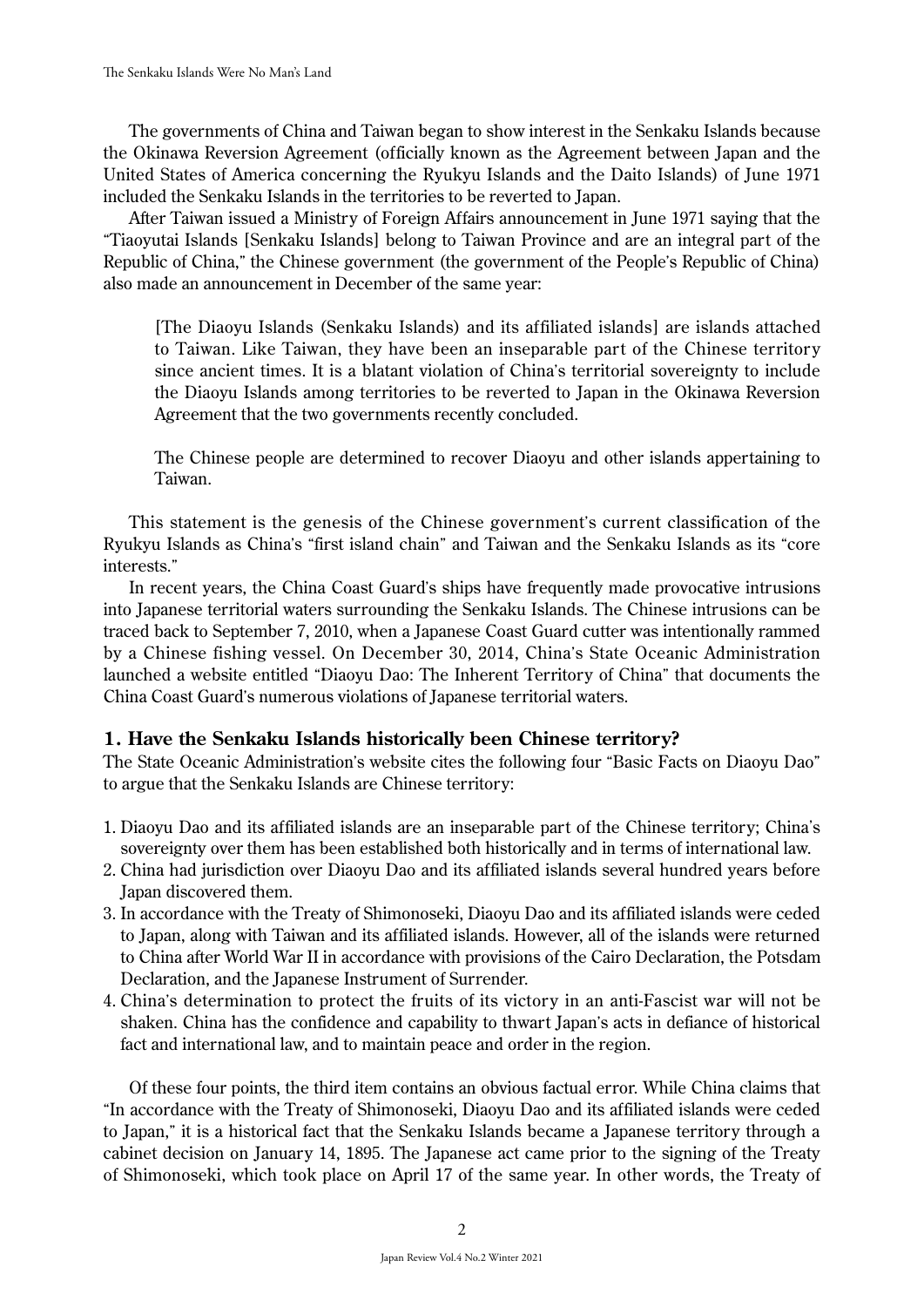Shimonoseki had nothing to do with the incorporation of the Senkaku Islands into Japan. This shows that what the Chinese claim to be historical facts are erroneous.

#### **2. Taiwan was not Ming territory in the fifteenth century**

What are the grounds for the Chinese territorial claim on the Senkaku Islands? According to the "Basic Facts on Diaoyu Dao," "China had jurisdiction over the islands for several hundred years." Let us analyze this claim by reviewing the history of the Ming Dynasty. The most reliable document for this purpose is *Da Ming yitong zhi* (Comprehensive gazetteer of the Ming Dynasty), the official regional topographical record of the Ming Dynasty. Each dynasty in China, all of which historically were centralized states, had a tradition of recording the territory under its jurisdiction in its own imperially commissioned topographical records. An examination of the reference to Taiwan in *Da Ming yitong zhi* reveals that both Taiwan and the Pescadores Islands were described as islands affiliated with the Ryukyu Kingdom. Sections of *Dili zhi* (Administrative geography) in *Mingshi* (History of the Ming Dynasty), an official history of the Ming, reveal that Taiwan was considered a foreign land, as were Korea, Annam (Vietnam), Japan, and the Ryukyus. This shows that at least one of the "Basic Facts" on which China bases its argument—that "China" had jurisdiction over the islands for several hundred years"—is historically groundless.

When did Taiwan become a part of Chinese territory? The following reference to Taiwan is found in the *Da Qing yitong zhi* (Comprehensive gazetteer of the Great Qing Realm), from the reign of Emperor Qianlong (see photo 1):



#### **Photo 1: Taiwan Prefecture Map in** *Da Qing yitong zhi*

The region has been a frontier since ancient times. The people there do not have dealings with China, and the land has been called an eastern area for barbarians (Tong Fan). People from Japan gathered there during the early years of the Tianqi Era in the Ming Dynasty, and Zheng Zhilong followed them. Subsequently, Taiwan became occupied by red-haired Dutch barbarians.

As shown above, before the Qing Dynasty, Taiwan was not governed by China. During the Ming Dynasty, people from Japan lived in Taiwan, and the island was later occupied by the Dutch. This version of the *Da Qing yitong zhi* explicitly states that Taiwan belonged to Japan.

The Chinese government has claimed that the Senkaku Islands are Chinese territory, citing the *Shun feng xiang song* (Voyage with a tail wind), a navigational guide supposedly compiled in the fifteenth century. It was in the Qing period, however, not in the Ming period, that Taiwan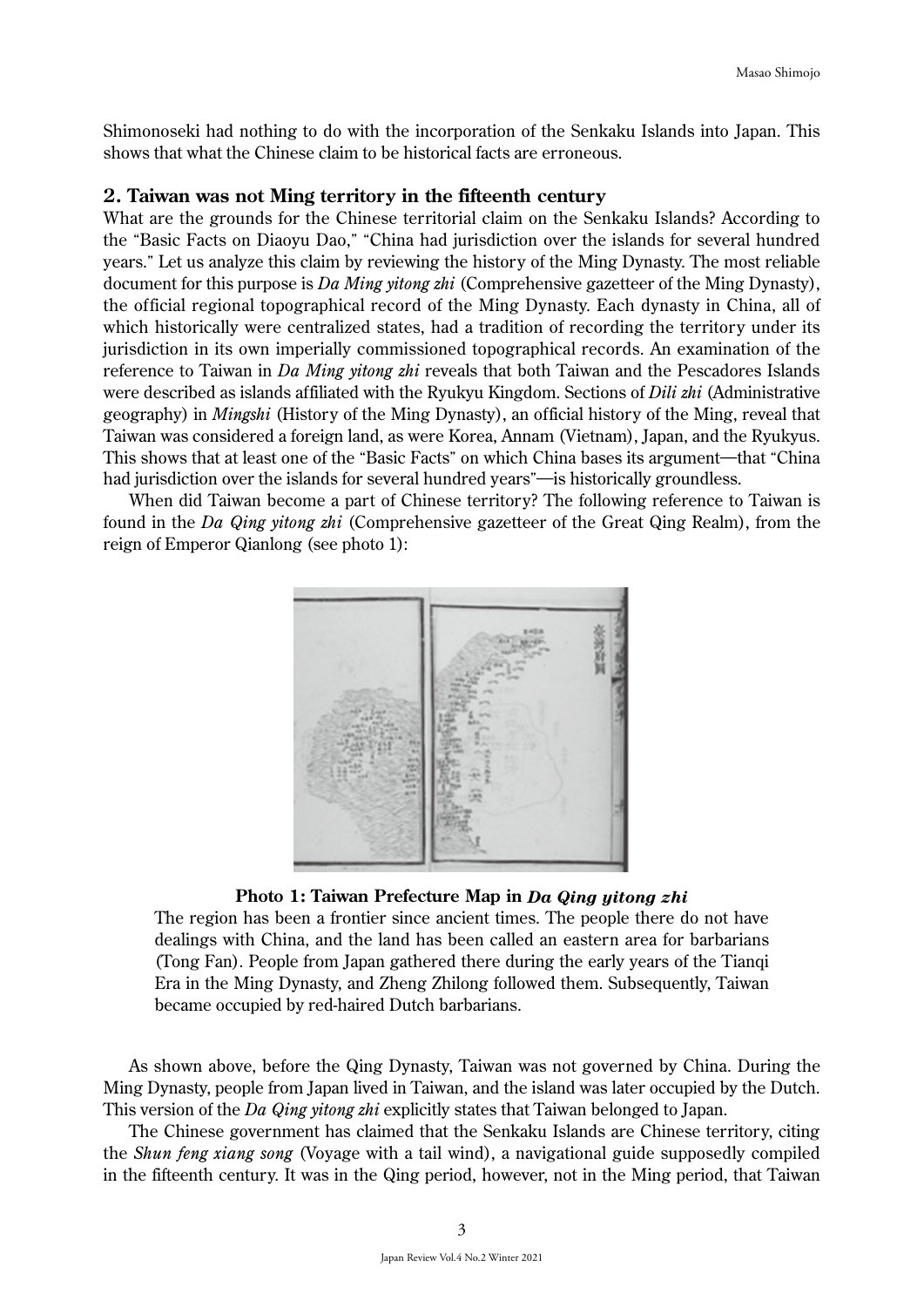became a part of Chinese territory. It is a historical fact that Taiwan and the Pescadores Islands were affiliated islands of the Ryukyu Kingdom, according to the *Da Ming yitong zhi*, and were alien lands according to the *Dili zhi* in *Mingshi*, an official history of the Ming. The Chinese government's insistence that it has controlled the Senkaku Islands for several hundred years is totally groundless.

### **3. The Qing Dynasty and Taiwan**

It was in 1684 (23rd Year of Kangxi) that Taiwan, which had once been described as a Japanese territory by the *Da Qing yitong zhi* from the reign of Emperor Qianlong, became a Chinese territory. At this time, Taiwan belonged to Fujian Province, and was called Taiwan Prefecture. The question is how far into Taiwan the Qing was able to extend its jurisdiction, and whether the Senkaku Islands were included in the territory under Qing jurisdiction.

According to the *Taiwanfu zhi* (Annals of Taiwan Prefecture) compiled by Jiang Yuying during the reign of Emperor Kangxi, the northern limit of Taiwan Prefecture was Jilong Fort, which was 2,315 *li* away from the southernmost point in Taiwan. Jilong Fort was located in present-day Keelung City. Another *Taiwanfu zhi*, compiled by Gao Gongqian and others in 1696 (35th Year of Kangxi), confirms that the vicinity of present-day Keelung City was the northern border of Taiwan. This document clearly states that Mt. Jilong, 2,315 *li* north of the southernmost point in Taiwan, was *jiè* (the boundary line).

This perception of Jilong Fort (or Mt. Jilong) as the northern limit of Taiwan Prefecture remained unchanged throughout the Qing era. What this means is that the Senkaku Islands, which are situated 170 kilometers northwest of the northern limit of Taiwan, were not affiliated with Taiwan Prefecture.

This goes to show that the Chinese government's argument that "In accordance with the Treaty of Shimonoseki, Diaoyu Dao and its affiliated islands were ceded to Japan, along with Taiwan and its affiliated islands", which it presents as one of the "Basic Facts on Diaoyu Dao", is totally groundless.

What was Taiwan Prefecture like? Both *Taiwanfu zhi* compiled by Jiang Yuying and *Chong xiu Taiwanfu zhi* (*Annals of Taiwan Prefecture expanded*) compiled by Xian Fan and others carry the Comprehensive Map of Taiwan Prefecture. In these maps, Jilong Fort or Mt. Jilong, or both, were depicted as the northern limit of Taiwan (see photo 2).



**Photo 2: "Comprehensive Map of Taiwan Prefecture" in** *Chongxiu Taiwanfu zhi*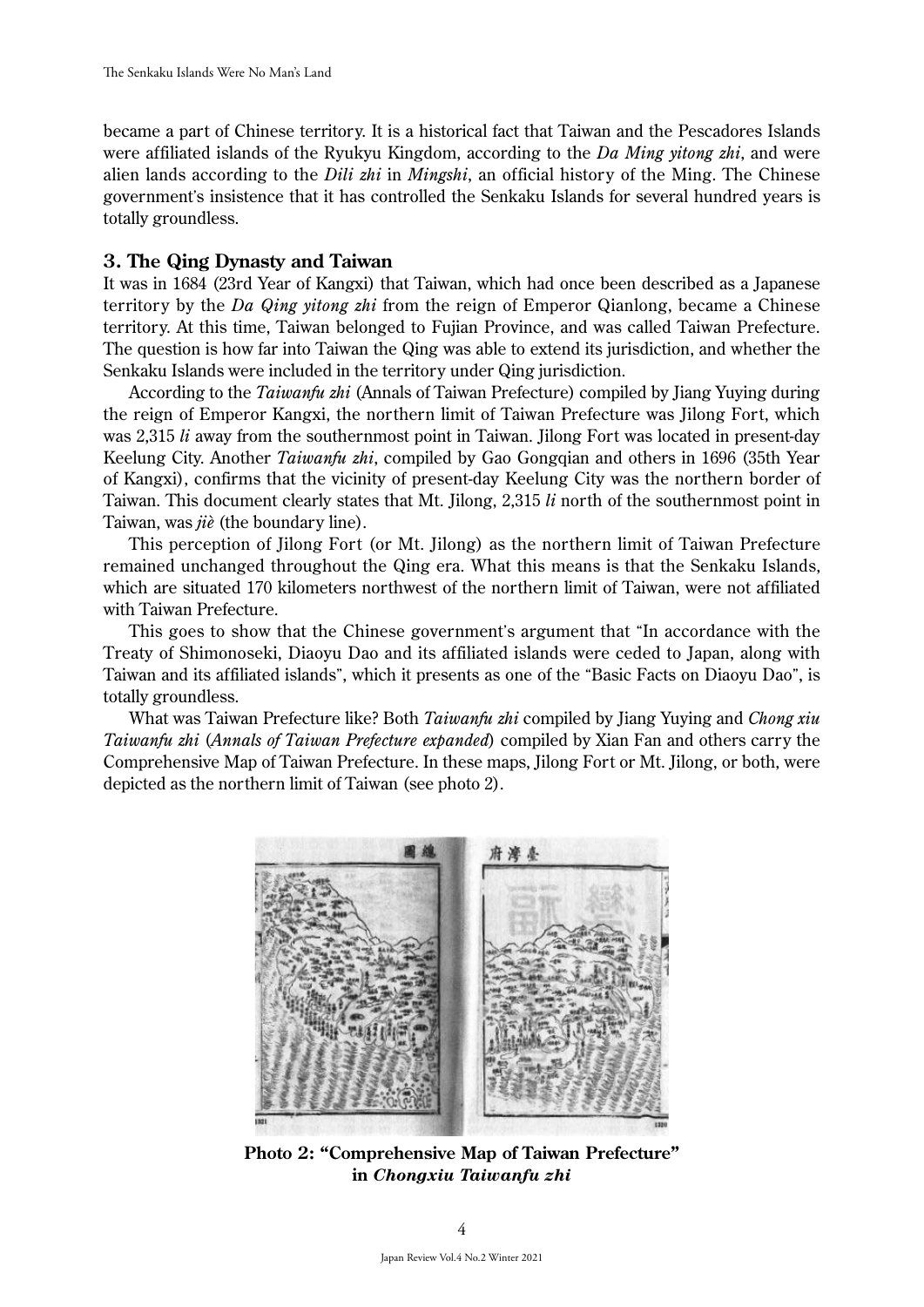During the reign of Emperor Kangxi, the *Kanxi Huang'yu chuanlan tu* (Complete atlas of the empire) was produced, which presented an accurate map of Taiwan (see photo 3).



**Photo 3: "Map of Taiwan" in** *Kanxi Huang'yu chuanlan tu*

This *Kanxi Huang'yu chuanlan tu* was the result of a geographical survey that Emperor Kangxi had commissioned the Jesuits to conduct. The information in the atlas was later used in *Da Qing yitong zhi* and "*Drawings of Taiwan*" in *Qinding gujin tushu jicheng* (Imperial encyclopedia). "*Drawings of Taiwan*" (see photo 4) shows the northern border line of Taiwan as Jilong Fort *jiè* (boundary line). This confirms that the border of Taiwan was Jilong Fort or Mt. Jilong.



**Photo 4: "Drawings of Taiwan" in** *Qinding gujin tushu jicheng*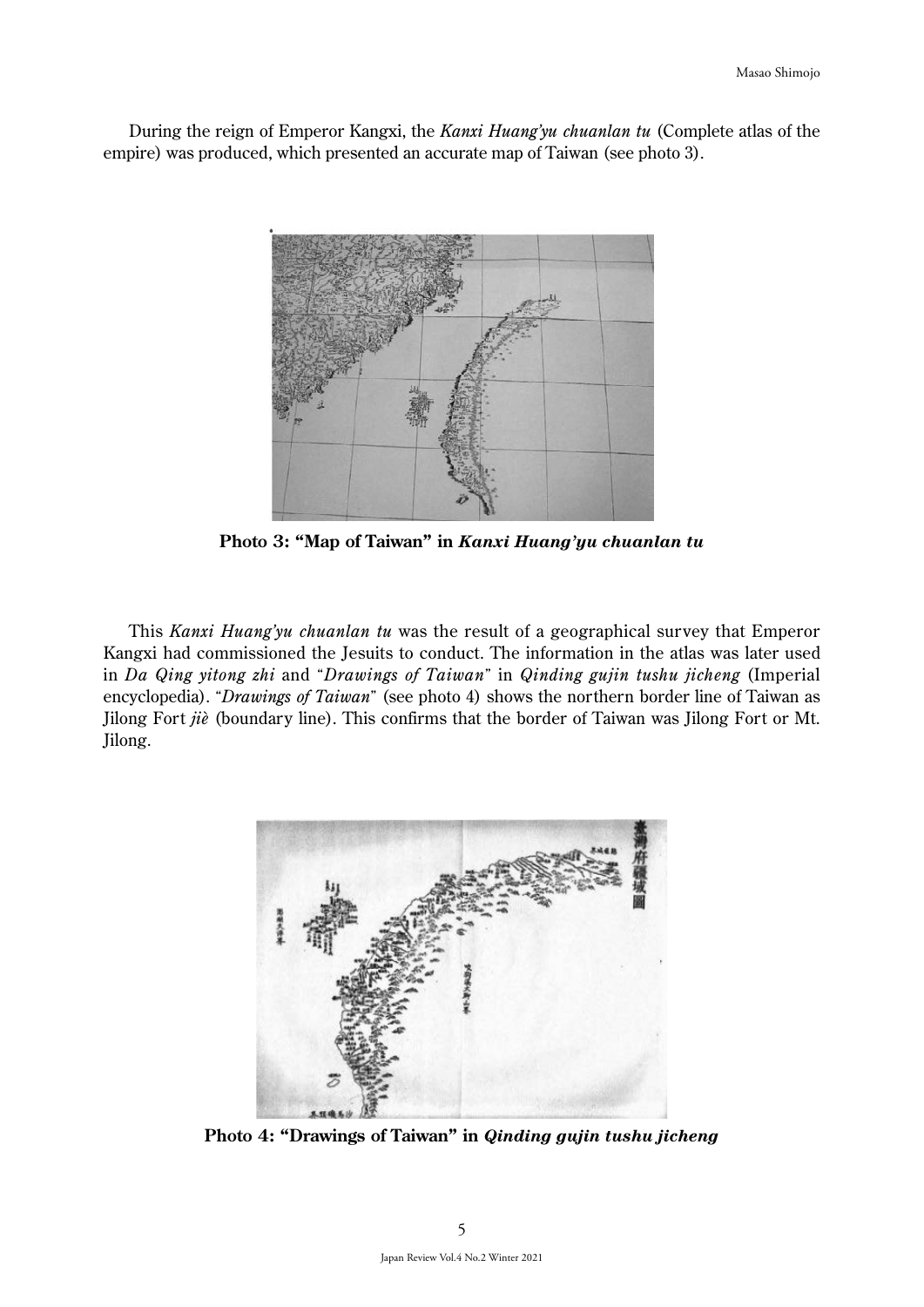This fact was inconvenient for China, which wished to depict the Senkaku Islands as an integral part of China. What the Chinese decided to use instead to back up their argument was records of the Qing's missions to the Ryukyus, including those that described navigational routes. These records include *Shi Liuqiu lu* (Record of a mission to the Ryukyus) by Tao Kan (1534), *Chongbian Shi Liuqiu lu* (Record of a mission to the Ryukyus: updated version) by Guo Rulin (1562), *Shi Liuqiu zalu* (Account of a mission to the Ryukyus) by Wang-chi (1683), *Liuqiuguo zhilue* (A short history of the Ryukyus) by Zhou Huang (1756), *Shi Liuqiu lu* (Record of a mission to the Ryukyus) by Li Dingyuan (1800), and *Xu Liuqiuguo zhilue* (A short history of the Ryukyus, continued) by Zhai Kun (1808).

While these travel records say the emissaries caught glimpses of the Senkaku Islands while sailing near them, the documents do not constitute evidence that these islands were Qing territories. While *Huang Chao Zhong Wai Yi Tong Yu Di Zong Tu* (Atlas of the Great Qing Dynasty) compiled during the Qing era includes references to Uotsuri-shima, Kuba-shima (Kobi-sho), and Taisho-to (Akao-sho) of the Senkaku Islands, Zhai Kun, who visited the Ryukyu Kingdom as the Qing's emissary during the same period, characterized Mt. Jilong in Taiwan as a border for the Qing Dynasty.

A poetry anthology compiled by Zhai Kun, *Dongying baiyong* (*One Hundred Verses from the East*) contains a poem titled "Eight Poems in Sailing" (Hanghai bayong) that describes his voyage to Naha of the Ryukyus. Zhai composed a poem "Mt. Jilong―The Mountain Appeared After Passing Through Taiwan Prefecture," when passing near Taiwan. In the poem, he said Mt. Jilong "appeared to mark the frontier of the Qing Dynasty." This passage is evidence that Zhai Kun perceived Mt. Jilong of Taiwan province to be the boundary of the Qing Dynasty (see photo 5). Furthermore, he also wrote that Mt. Jilong, the border of China in "Duhaiyin" in *Dongying baiyong*. In a word, Zhai Kun, an envoy from the Chinese Emperor who crossed to the Ryukyu Kingdom, considered that Mt. Jilong as the boundary of the Qing Dynasty.

| 鼍<br>水<br>盪<br>ż<br>旌<br>詔   | 服<br>落<br>南<br>命                       |
|------------------------------|----------------------------------------|
| 書<br>金<br>q<br>逃<br>倒<br>洋   | 電光<br>古遠<br>永<br>中<br>箱<br>千<br>風<br>載 |
| 一支絳<br>立<br>匿<br>深<br>月<br>在 | 山<br>丈<br>忽<br>動<br>咏<br>錫             |
| 繁<br>常<br>鲸<br>且.            | 開<br>而<br>強<br>大<br>雨                  |
| 節<br>開<br>黝<br>鱷             | 俯<br>雞<br>旆<br>雪                       |
| 僵<br>举<br>渾<br>紛             | 籠<br>闞<br>揚<br>披                       |
| 飄<br>沌<br>γZ                 | 蛟<br>星<br>山                            |
| 舟百靈護來風破浪憑<br>馮夷海若<br>剛       | 電響瞥眼過風<br>國重瀛未恭順<br>一波<br>龍<br>霜       |
| 遊洪荒<br>殿免<br>鬣               | 過中華<br>雨<br>窟<br>未<br>樓                |
| 朝<br>拔                       | 平<br>怨                                 |
|                              | 驟<br>船                                 |
| 陰<br>倏<br>牌<br>v.            | 界<br>栽<br>而                            |
| 來<br>悲<br>風<br>羊             | 波<br>裁<br>針<br>仰                       |
| 徃<br>躹<br>耀<br>離<br>波        | 逈異古夜<br>至雲雷<br>起<br>盤<br>捫<br>出        |
| 翔<br>合<br>鵡<br>涛             | 迷<br>空<br>五<br>星<br>張                  |
| 虹霓為<br>首<br>元<br>黯           | 郎春<br>虎<br>黑<br>과<br>中<br>指            |
| 氟<br>電<br>淡                  | 明<br>溝<br>陡<br>西<br>牛                  |
|                              | 旁                                      |

**Photo 5:** *Dongying baiyong*